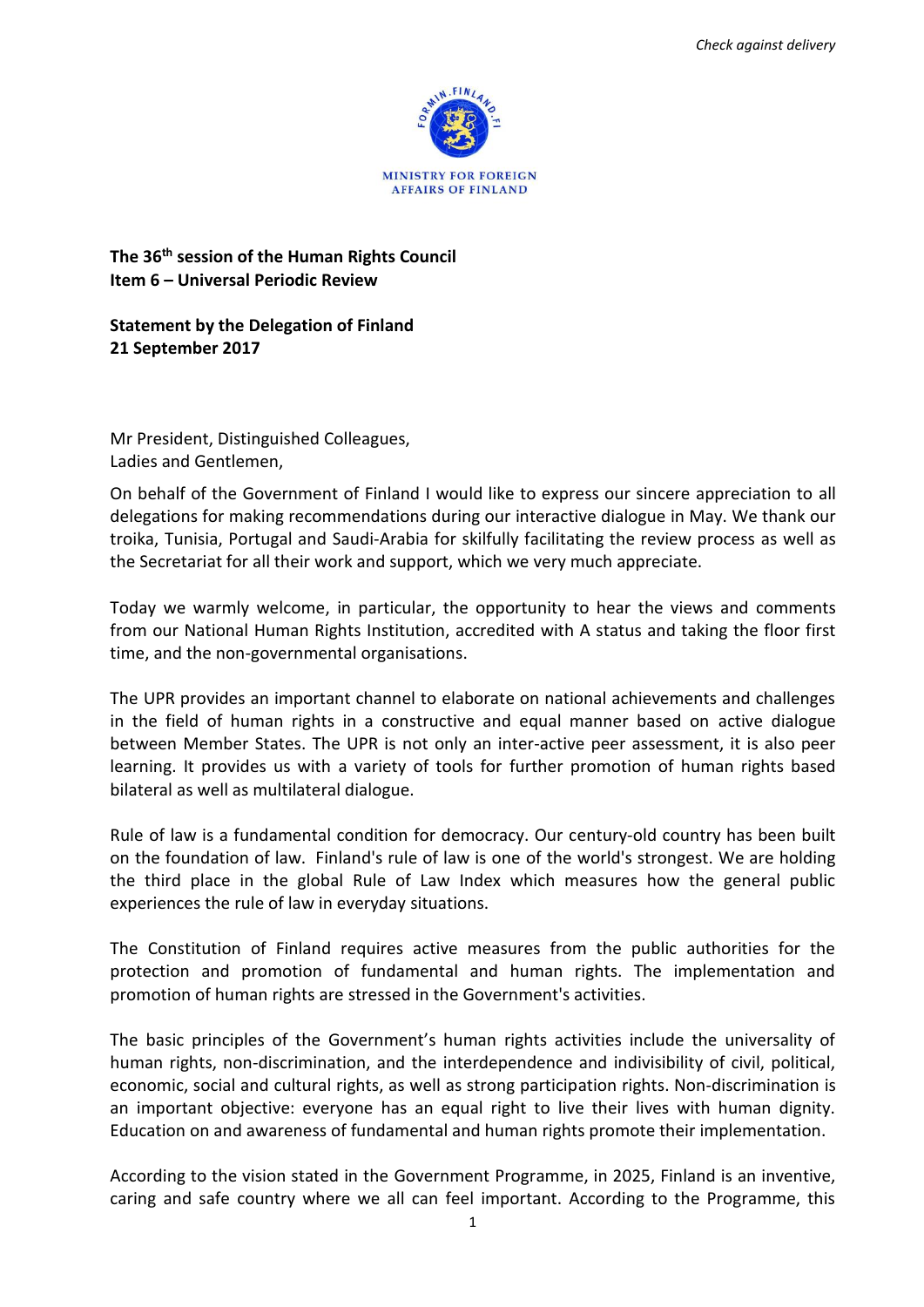entails an environment of trust and mutual respect where people with different backgrounds are able to participate in building society. This objective goes well together with the theme of Finland's centenary celebration year, i.e. 'Together'. The story of 100-year-old Finland is first and foremost a story of doing things together.

A well-functioning and active **civil societ**y is an important actor in picturing existing possible shortcomings in human rights and fundamental freedoms and signalling the importance for further actions. The Finnish administration is committed in active dialogue and constructive engagement with civil society. The democratic system and rule of law underlines ensuring the freedom of action of civil society as well as the broadest possible opportunities for people to participate in and influence in various sectors of societal life.

During our national UPR process dialogues and other interactions with the non-governmental organisations offered a good opportunity to assess the domestic human rights situation in a self-critical manner. This assessment facilitated an inventory of the developments and good practices as well as an ongoing discussion on the existing challenges to the full implementation of human rights.

As the UPR recommendations illustrate**, racist, discriminatory and xenophobic attitudes remain a challenge also in Finland as well as hate speech, other hate crimes and intolerance. Violence against women** continues to be one of the most fundamental obstacles to the full realization of women's rights. The rights of persons belonging to minorities, **LGBTI** people, **asylum seekers**, refugees and migrants as well as of **persons deprived of their liberty** are not always fully realized. Part of the population is in danger of being marginalized. As regards the **indigenous Sámi people**, several human rights issues remain open, and the Government remains committed to finding solutions in cooperation with the Sámi.

These challenges viewed in the recommendations are at the same time largely also **our priority areas in further strengthening** the implementation of human rights and fundamental freedoms. Many are addressed in the Second National Action Plan on Fundamental and Human Rights for years 2017-2019 and tackled by concrete measures. The Action Plan, with 43 special cross-administrative actions, focuses on human rights education, equality and nondiscrimination, the right of individuals and groups to self-determination, fundamental rights and digitalisation. All actions are targeted to be implemented in cooperation with various stakeholders for achieving more sustainable results in the promotion of fundamental and human rights. Together with specific and more detailed Action Plans for several administrative branches and with the recent developments for the national human rights architecture the Government's intention is to strengthen the knowledge of fundamental and human rights, focus on identified concrete shortcomings as well as to continue the common good practices also in order to address our international obligations and commitments in the further promotion of universal, indivisible human rights in a transparent manner.

As pledged during the dialogue in May, **the network of contact persons for fundamental and human rights** consisting of representatives of different government ministries has already reviewed the UPR recommendations and will continue actively following up to their implementation. A voluntary mid-term report, with the support of human rights actors, including civil society, will be prepared and submitted to the Human Rights Council.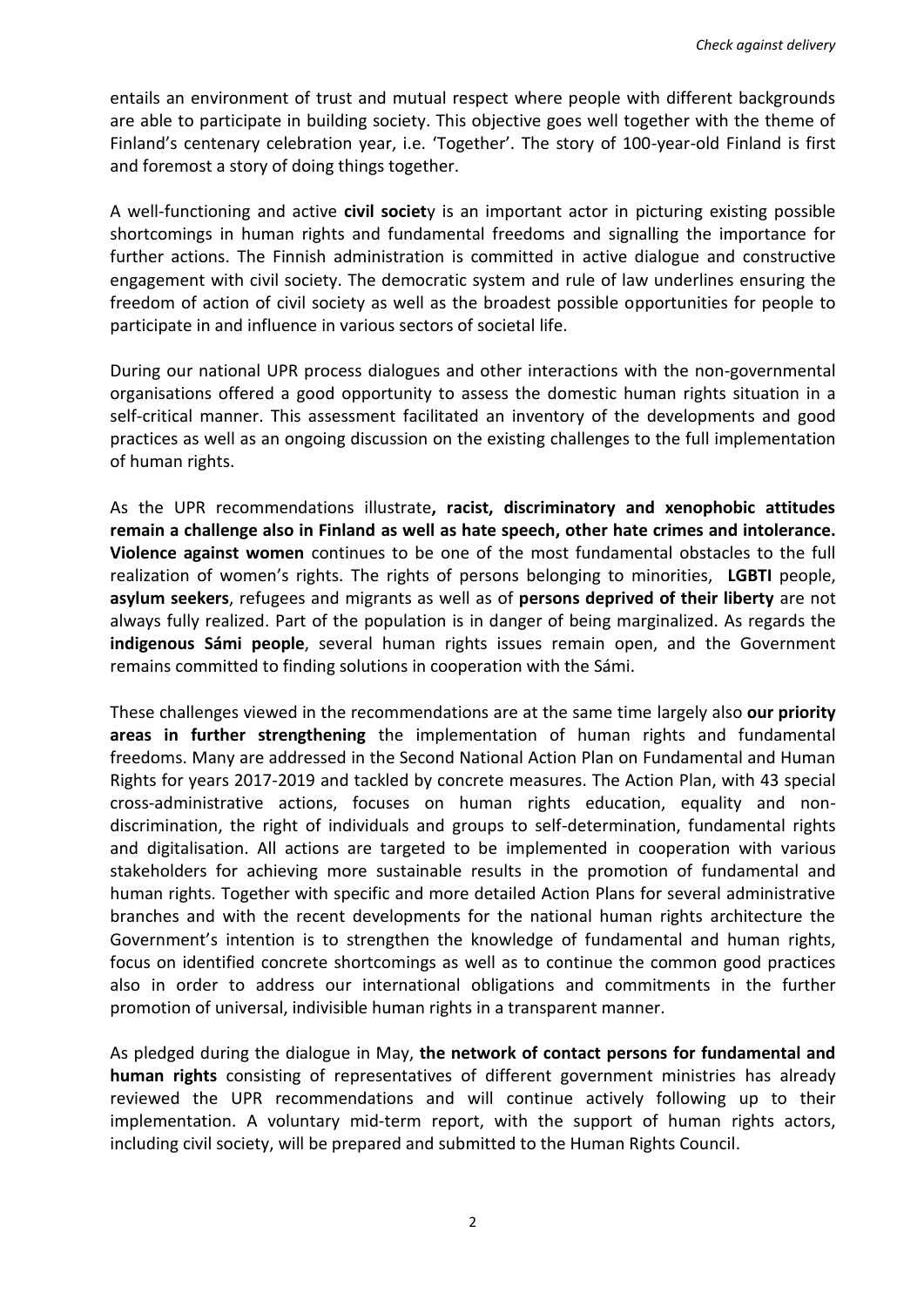Our National Human Rights Institution, particularly **the Human Rights Centre**, will naturally also be playing a significant role in monitoring the implementation of the UPR recommendations.

The Government continues to emphasise the obligatory nature and the political importance of the **economic, social and cultural rights** so that they also in practice enjoy equal status with civil and political rights.

## Mr. President,

Finland received **153 recommendations,** of which all were taken for further examination. Through intergovernmental cooperation and consultations with the civil society representatives the Government has thoroughly considered all recommendations. The Government accepted altogether **120 recommendations** and **6 recommendations were partially accepted.** The rest, **27 recommendations were noted**. The Government provided its written comments in the addendum of the Working Group's report at hand. With the word limitations the Government concentrated on noted recommendations.

Many of the fully accepted recommendations are already in the process of being implemented.

The Government wants to underline that noting recommendations does not mean rejecting them or forgetting them altogether. **Both noted and accepted recommendations are used as tools** of equal value in the Government's work. The Government will review its stand on the noted recommendations and their possible implementation when preparing its voluntary midterm report. Moreover, Finland will provide information on noted as well as accepted recommendations in its fourth UPR report. It goes without saying that also the National Human Rights Institution and non-governmental organisations use noted recommendations as tools in their independent monitoring of the human rights situation in Finland. The constructive dialogue must go on.

Two of the partially accepted recommendations relate to **violence against women** which is considered as a serious human rights violation in Finland. Finland has ratified the Council of Europe's Istanbul Convention over two years ago and our first monitoring cycle of the Convention is about to start during this Autumn. The Government is of the view that all requirements are fulfilled in accordance with the Convention. Naturally, the implementation will require further budgetary resources. The ratification process intensified multi-sectoral actions in combatting violence against women and domestic violence, focused improvements in the victims' situation and led to several important amendments in the Criminal Code. The Government is also committed in continuing this work. Certain resources are being gradually increased, however the Government considered that recommendations related to immediate additional financial resources cannot be accepted at this point.

The Government considers basic and further education to various administrative actors and branches organised and therefore is of the view of not accepting **obligatory human rights** education for certain administrative branches. However, we wish to emphasize that human rights are taken into consideration at all levels in formal education. Measures have been taken to further strengthen human rights education for certain administrative branches including independent judiciary.